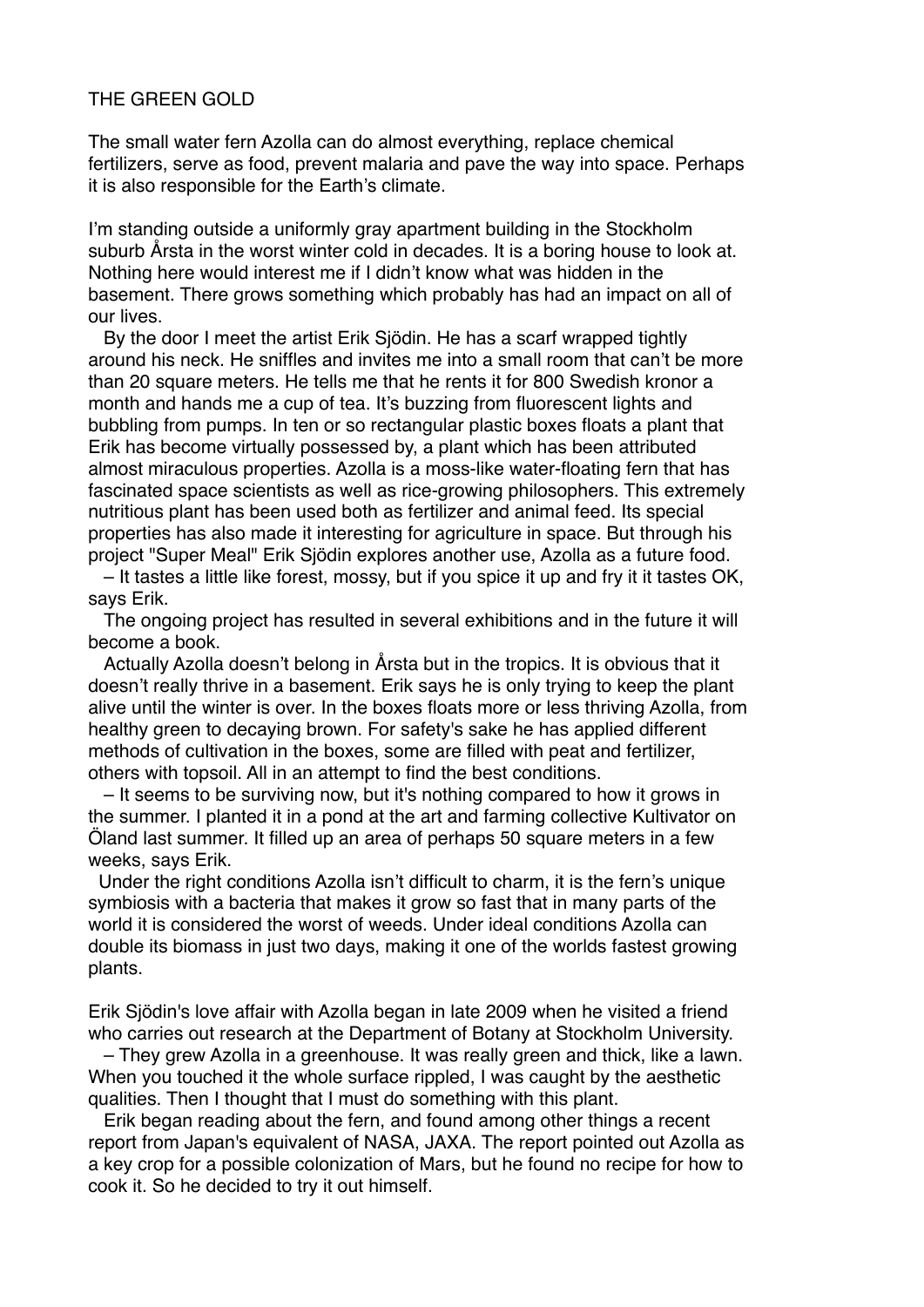The experiments did, among other things, result in an exhibition at the art space Färgfabriken in Stockholm during the summer of 2010, where Erik together with Färgfabriken's cafe came up with several dishes using Azolla as an ingredient. Among other things Azolla burgers and Azolla soup. During the fall Erik Sjödin visited the researcher Masamichi Yamashita at JAXA outside Tokyo, who had written the report on Azolla. Yamashita's research area is space agriculture. In addition to research on Azolla he has, among other things, done research on silkworms as a source of proteins on Mars.

 – The goal of space agriculture is to grow as much food as possible with the least amount of resources. It is the most efficient farming you can imagine. Everything must be done in completely closed systems with animals and plants. It is extremely difficult to achieve.

 Erik gives me a book with recipes from the Biosphere 2 project. A result of an experiment where a number of scientists were locked in a closed system in Arizona for a few years in the nineties. In the project Azolla featured as an important crop.

 – Through his research Yamashita has figured out that if you create a system where you grow rice, Azolla, fish and insects you could produce all the food that a person needs to survive on a surface that is less than 200 square meters, says Erik Sjödin.

 To put it in perspective, the average American diet now require 21 000 square meters per capita, 105 times more than the Azolla system.

What makes this little water fern so special is its energy content. Dried Azolla contains 25-35 percent protein. In addition it contains a slew of minerals, vitamins, amino acids (a total of about 20 percent dry weight). Nutritionally it is comparable to alpha-alpha sprouts and algae such as Spirulina.

 However, what makes Azolla unique is its nutrient content in combination with its rapid growth ability. The Azolla live in symbiosis with a so-called cyanobacteria (Anabaena Azollae). In the Azolla's upper leaves there are small cavities in which these bacteria grow. The fern provides protection for the bacteria while they are nitrogen-fixing, which makes it possible for the Azolla to get nitrogen both from the air through the bacteria and from the water through its roots. This dual energy system provides the fern with a kind of biological turbo engine.

 The high energy content and the propagation speed makes Azolla ideal both as a nitrogen fertilizer and as fodder. This has not been entirely unknown, on the contrary Azolla is mentioned in Chinese literature as far back as two thousand years ago. In a book about farming from the sixth century it is described how Azolla can be used as fertilizer in rice cultivation. By growing Azolla in rice paddies a natural fertilization process is created. However, Erik says that the tradition of using Azolla as natural fertilizer has been lost in many locations.

 In various parts of the world Azolla has long been in use as animal fodder because of its nutritional content. But according to Erik Sjödin there is a wide range of further uses of the plant which has been nicknamed "A Green Gold Mine".

 – It could for example be used in water treatment systems because it is very good at absorbing heavy metals from water. Another application that has been talked about is malaria prevention, Azolla forms an extremely dense cover on water surfaces which is said to prevent the reproduction of mosquitoes. Azolla as biofuel and medicine has also been discussed.